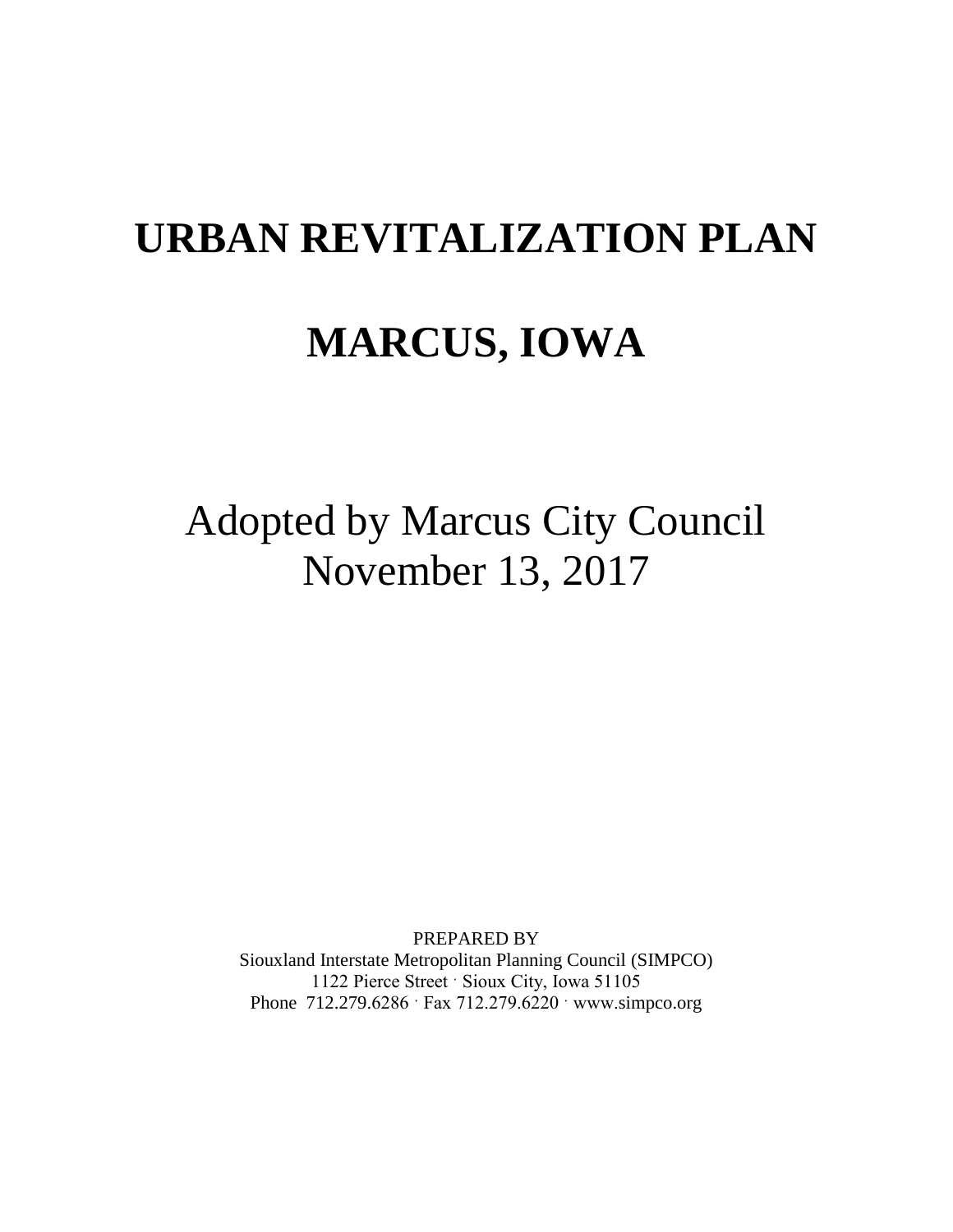# **TABLE OF CONTENTS**

<span id="page-1-0"></span>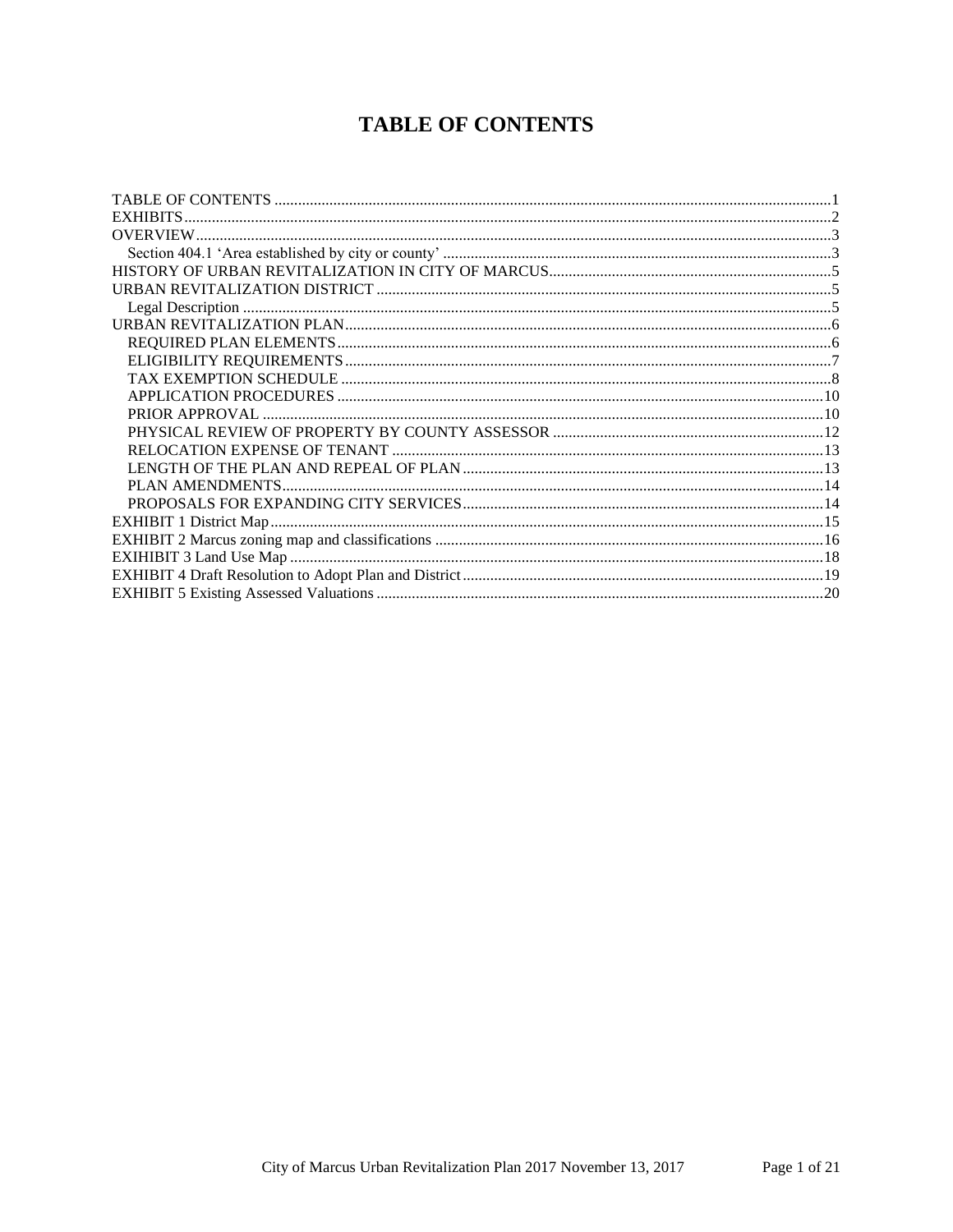## **EXHIBITS**

- <span id="page-2-0"></span>1. Marcus Urban Revitalization District map
- 2. Marcus Zoning Map
- 3. Marcus land use map
- 4. Resolution to adopt the Marcus Urban Revitalization Plan and District
- 5. Existing Assessed Valuations
	- a. Valuations of real estate in the Plan and District List of names and addresses of the owners of record of real estate within the District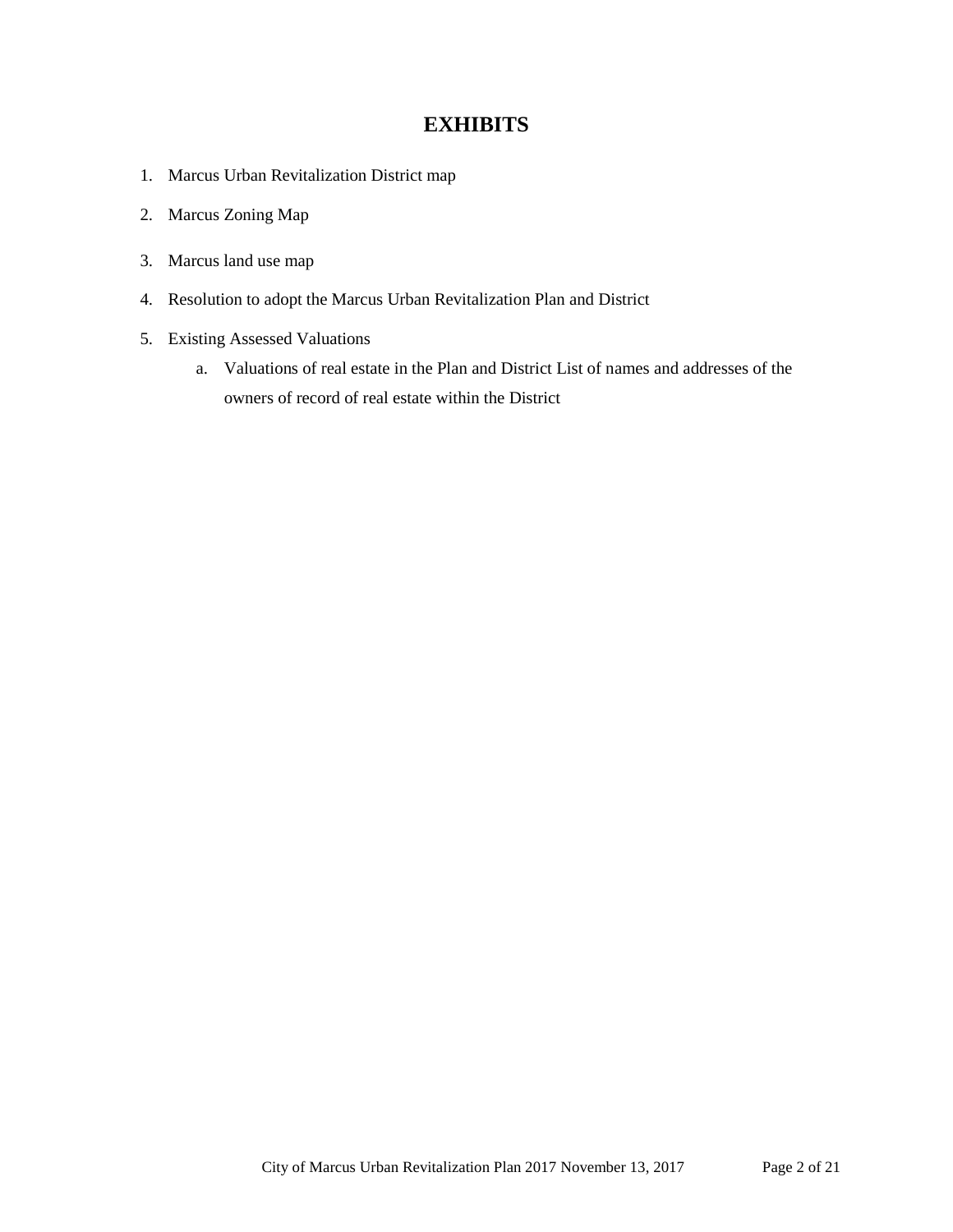## **URBAN REVITALIZATION**

## **OVERVIEW**

<span id="page-3-0"></span>In 1979, the Iowa legislature enacted the Urban Revitalization Act giving Iowa cities the authority to designate an area or areas of the city as "urban revitalization areas". The Urban Revitalization Act, Chapter 404 of the Code of Iowa, is intended to encourage development, redevelopment and revitalization within a designated area of a city by authorizing property tax development incentives to the private sector. Qualified real estate within a designated area may be eligible to receive a total or partial exemption from property taxes on improvements for a specified number of years, with the goal of providing communities with a long-term increase or stabilization in the local tax base by encouraging new construction which might not otherwise occur. The following referenced chapters and sections are the Code of Iowa.

#### <span id="page-3-1"></span>**Section 404.1 'Area established by city or county'**

Iowa Code Section 404.1 'Area established by city or county' provides that the City Council may by ordinance; designate an area of the city as a revitalization area, if that area meets any one of the following situations:

- 1. "An area in which there is a predominance of buildings or improvements, whether residential or nonresidential, which by reason of dilapidation, deterioration, obsolescence, inadequate provision for ventilation, light, air, sanitation, or open spaces, high density of population and overcrowding, the existence of conditions which endanger life or property by fire and other causes or a combination of such factors, is conducive to ill health, transmission of disease, infant mortality, juvenile delinquency or crime, and which is detrimental to the public health, safety, or welfare." (Iowa Code 2016, Chapter 404)
- 2. "An area which by reason of the presence of a substantial number of deteriorated or deteriorating structures, predominance of defective or inadequate street layout, incompatible land use relationships, faulty lot layout in relation to size, adequacy,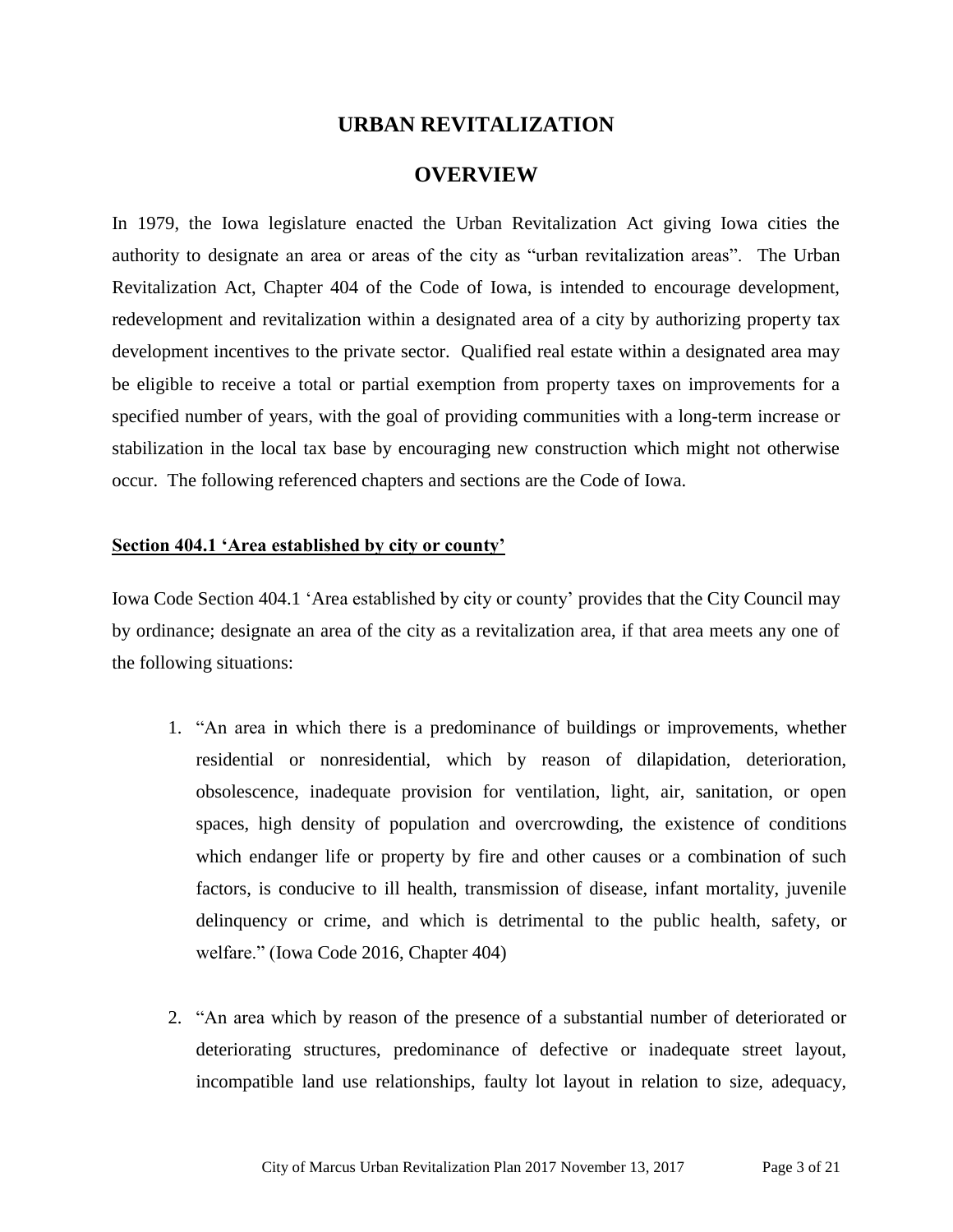accessibility or usefulness, unsanitary or unsafe conditions, deterioration of site or other improvements, diversity of ownership, tax or special assessment delinquency exceeding the actual value of the land, defective or unusual conditions of title, or the existence of conditions which endanger life or property by fire and other causes, or a combination of such factors, substantially impairs or arrests the sound growth of a municipality, retards the provision of housing accommodations or constitutes an economic or social liability and is a menace to the public health, safety, or welfare in its present condition and use." (Iowa Code 2016, Chapter 404)

- 3. "An area in which there is a predominance of buildings or improvements which by reason of age, history, architecture or significance should be preserved or restored to productive use." (Iowa Code 2016, Chapter 404)
- 4. "An area, which is appropriate as an economic development area as defined in section 403.17. Urban Renewal Definitions " as follows: (Iowa Code 2016, Chapter 404)
	- a. 403.17. Urban Renewal Definitions 10. "Economic development area" means an area of a municipality designated by the local governing body as appropriate for commercial and industrial enterprises, public improvements related to housing and residential development, or construction of housing and residential development for low and moderate income families, including single or multifamily housing. If an urban renewal plan for an urban renewal area is based upon a finding that the area is an economic development area and that no part contains slum or blighted conditions, then the division of revenue provided in section 403.19 and stated in the plan shall be limited to twenty years from the calendar year following the calendar year in which the municipality first certifies to the county auditor the amount of any loans, advances, indebtedness, or bonds which qualify for payment from the division of revenue provided in section 403.19. Such designated area shall not include agricultural land, including land which is part of a century farm, unless the owner of the agricultural land or century farm agrees to include the agricultural land or century farm in the urban renewal area. For the purposes of this subsection, "century farm" means a farm in which at least forty acres of such farm have been held in continuous ownership by the same family for one hundred years or more. (Iowa Code 2016, Chapter 403)
- 5. An area designated as appropriate for public improvements related to housing and residential development, or construction of housing and residential development, including single or multifamily housing." (Iowa Code 2016, Chapter 404)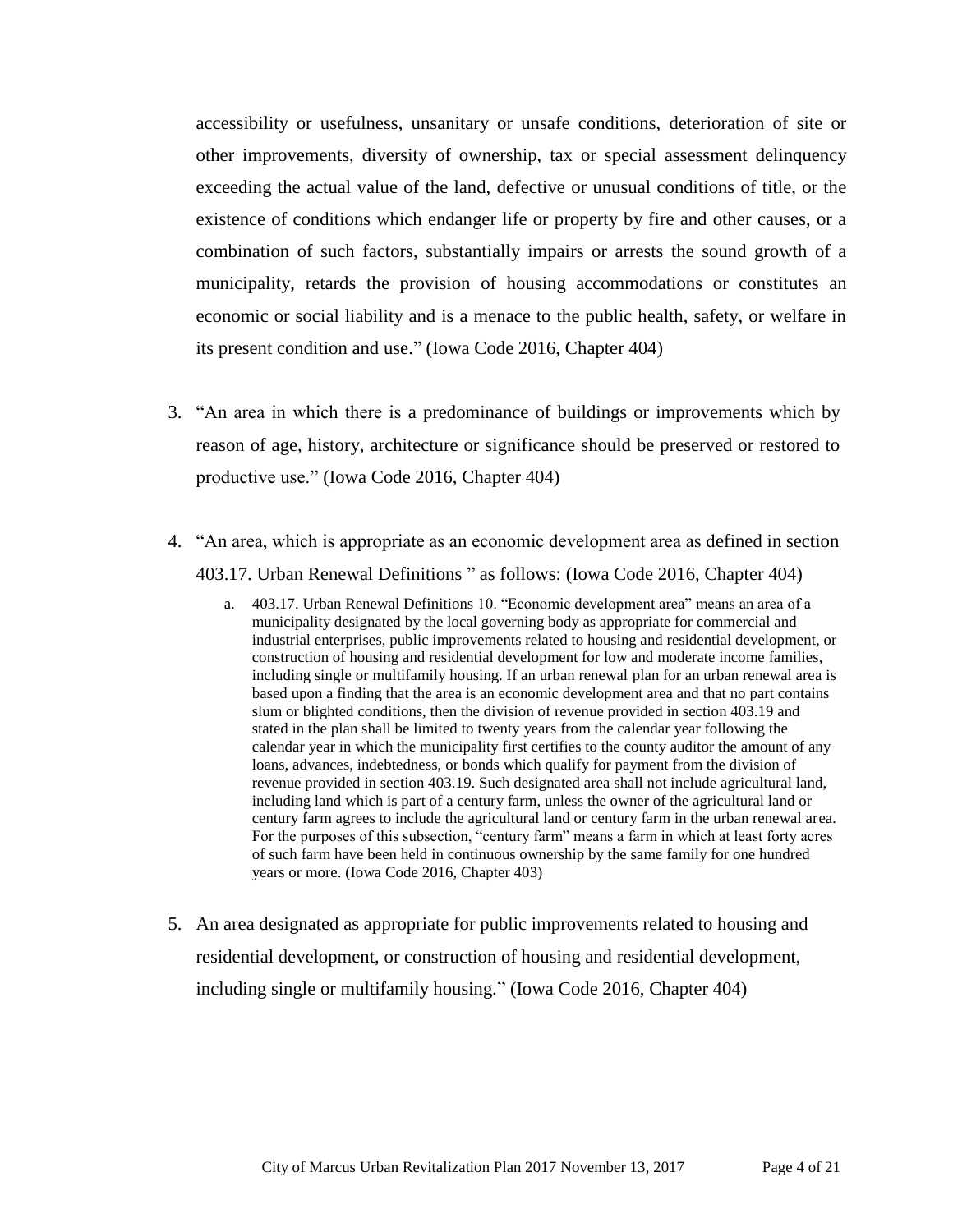## <span id="page-5-0"></span>**HISTORY OF URBAN REVITALIZATION IN CITY OF MARCUS**

City of Marcus adopted an Urban Revitalization Plan in 2007. The Plan designated the entire City as an Urban Revitalization area. In 2007, the City identified the business park as an urban revitalization area under Iowa Code §404.1. This 2017 plan designates all property within the Marcus City boundary as an Urban Revitalization Area as depicted in Exhibit 1 District Map.

# **URBAN REVITALIZATION DISTRICT**

<span id="page-5-1"></span>The Marcus Urban Revitalization District (hereafter referred to as "District") includes the entire area within the corporate boundaries of the City of Marcus. A map of the designated Area is attached as Exhibit 1.

#### <span id="page-5-2"></span>**Legal Description**

The Marcus Urban Revitalization District is the city limits of Marcus City in Cherokee County, State of Iowa.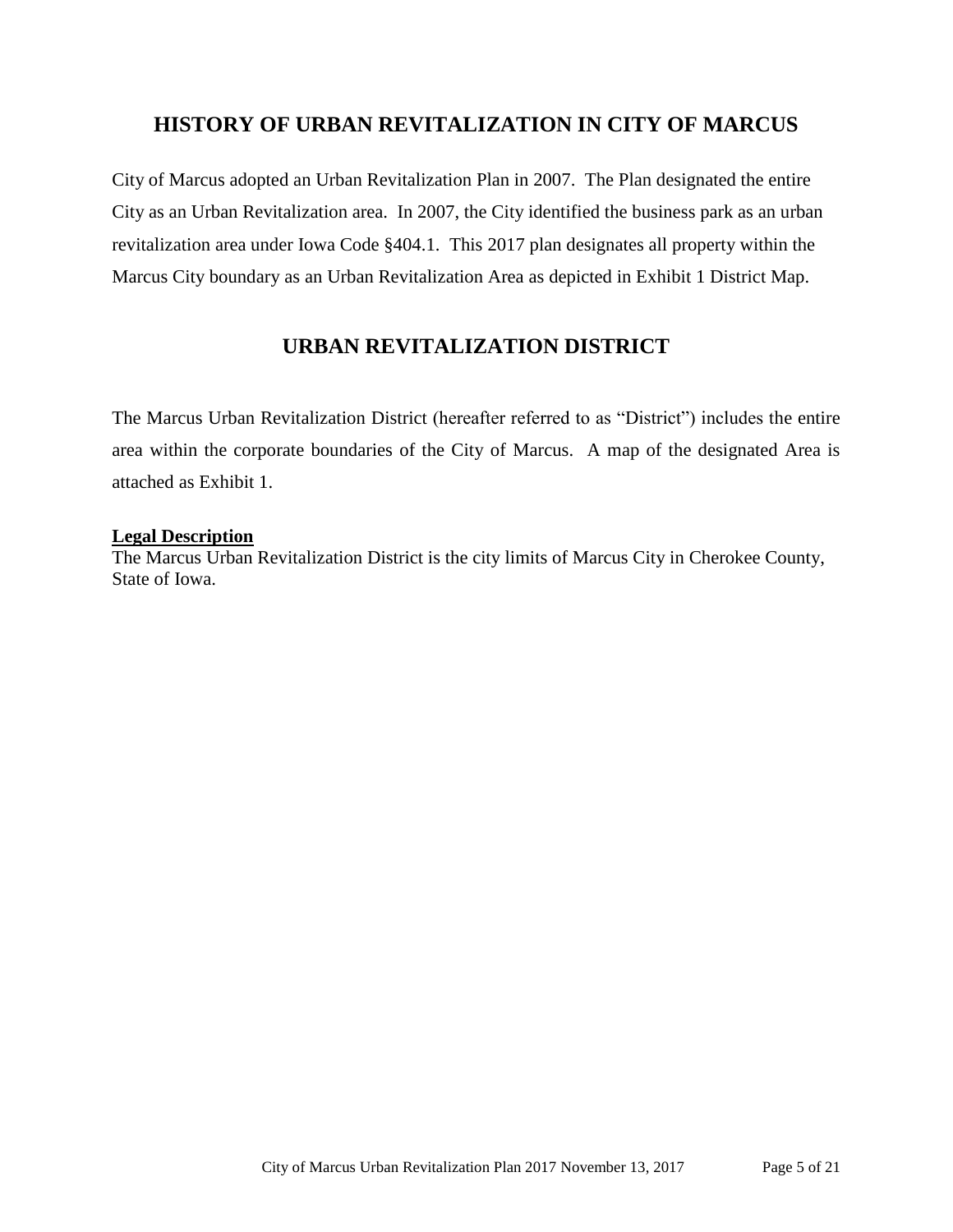# **URBAN REVITALIZATION PLAN**

### <span id="page-6-1"></span><span id="page-6-0"></span>**REQUIRED PLAN ELEMENTS**

The 2016 Iowa Code Section 404.2 Conditions Mandatory states the following list of required

urban revitalization plan elements. The proposed plan shall include all of the following:

- *a.* A legal description of the real estate forming the boundaries of the proposed area along with a map depicting the existing parcels of real estate.
- *b.* The existing assessed valuation of the real estate in the proposed area, listing the land and building values separately.
- *c.* A list of names and addresses of the owners of record of real estate within the area.
- *d.* The existing zoning classifications and district boundaries and the existing and proposed land uses within the area.
- *e.* Any proposals for improving or expanding city or county services within the area including but not limited to transportation facilities, sewage, garbage collection, street maintenance, park facilities and police and fire protection.
- *f.* A statement specifying whether the revitalization is applicable to none, some, or all of the property assessed as residential, multiresidential, agricultural, commercial, or industrial property within the designated area or a combination thereof and whether the revitalization is for rehabilitation and additions to existing buildings or new construction or both. If revitalization is made applicable only to some property within an assessment classification, the definition of that subset of eligible property must be by uniform criteria which further some planning objective identified in the plan. The city shall state how long it is estimated that the area shall remain a designated revitalization area which time shall be longer than one year from the date of designation and shall state any plan by the city to issue revenue bonds for revitalization projects within the area. For a county, a revitalization area shall include only property which will be used as industrial property, commercial property, multiresidential property, or residential property. However, a county shall not provide a tax exemption under this chapter to commercial property, multiresidential property, or residential property which is located within the limits of a city.
- *g.* The provisions that have been made for the relocation of persons, including families, business concerns and others, whom the city or county anticipates will be displaced as a result of improvements to be made in the designated area.
- *h.* Any tax exemption schedule authorized in section 404.3, subsection 5, that shall be used in lieu of the schedule set out in section 404.3, subsection 1, 2, 3, or 4. In the case of a county, the tax schedules used shall only be applicable to property of the type for which the revitalization area is zoned at the time the county designates the area a revitalization area.
- *i.* The percent increase in actual value requirements that shall be used in lieu of the fifteen and ten percent requirements specified in section 404.3, subsection 8 and in section 404.5. This percent increase in actual value requirements shall not be greater than that provided in this chapter and shall be the same requirements applicable to all existing revitalization areas.
- *j.* A description of any federal, state or private grant or loan program likely to be a source of funding for that area for residential improvements and a description of any grant or loan program which the city or county has or will have as a source of funding for that area for residential improvements.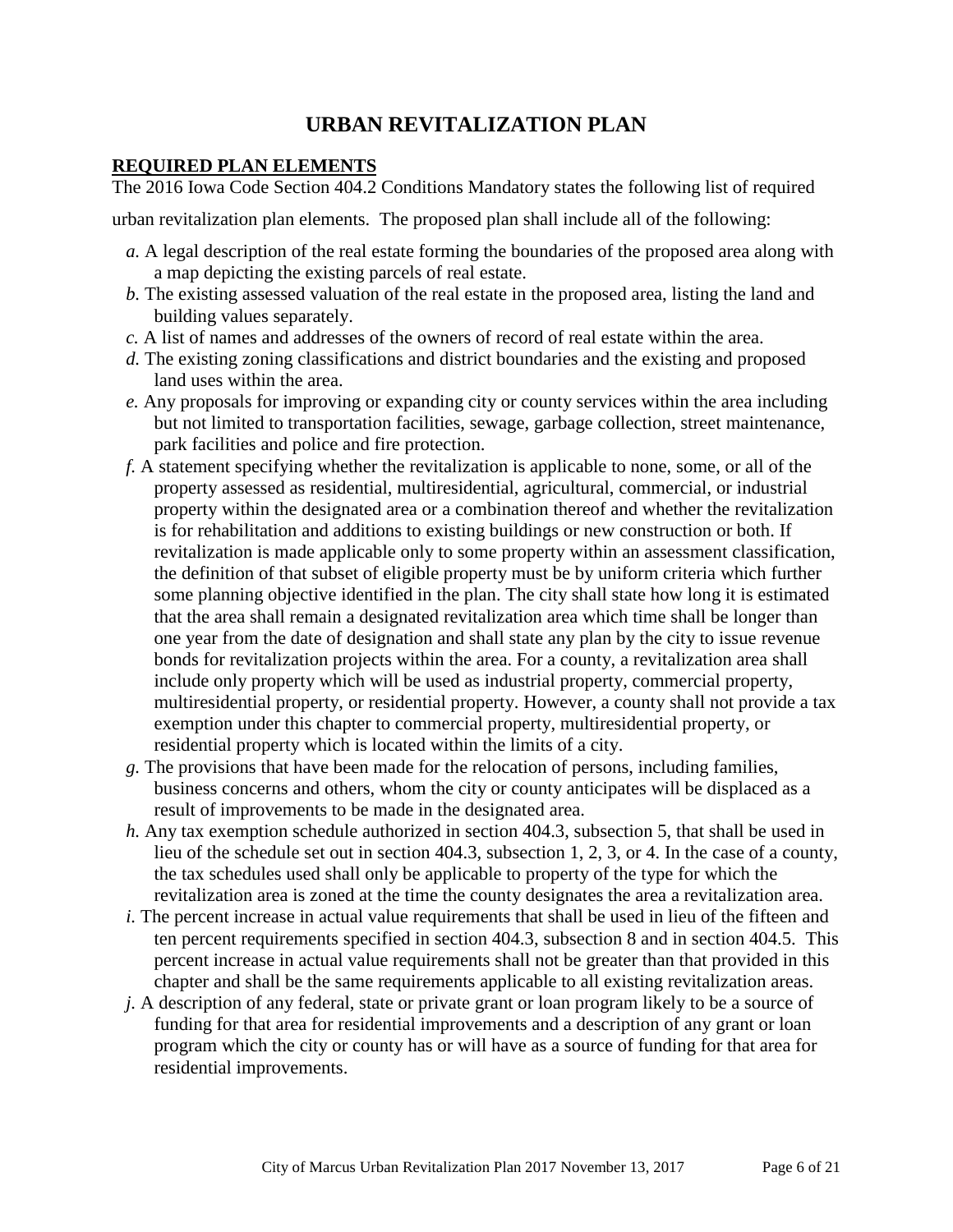#### <span id="page-7-0"></span>**ELIGIBILITY REQUIREMENTS**

Eligibility includes all qualified real estate as stated below in 2016 Iowa Code Section 404.3.8 and with all subsequent amendments until expiration of this urban revitalization plan.

**404.3.8.** *"Qualified real estate"* means real property, other than land, which is located in a designated revitalization area and to which improvements have been added, during the time the area was so designated, which have increased the actual value by at least the percent specified in the plan adopted by the city or county pursuant to section 404.2 [Plan adoption] or if no percent is specified then by at least fifteen percent, or at least ten percent in the case of real property assessed as residential property or which have, in the case of land upon which is located more than one building and not assessed as residential property, increased the actual value of the buildings to which the improvements have been made by at least fifteen percent. *"Qualified real estate"* also means land upon which no structure existed at the start of the new construction, which is located in a designated revitalization area and upon which new construction has been added during the time the area was so designated.

*"Improvements"* as used in this chapter includes rehabilitation and additions to existing structures as well as new construction on vacant land or on land with existing structures. However, new construction on land assessed as agricultural property shall not qualify as *"improvements"* for purposes of this chapter unless the governing body of the city or county has presented justification at a public hearing held pursuant to section 404.2 for the revitalization of land assessed as agricultural property by means of new construction. Such justification shall demonstrate, in addition to the other requirements of this chapter and section 419.17, that the improvements on land assessed as agricultural land will utilize the minimum amount of agricultural land necessary to accomplish the revitalization of the other classes of property within the urban revitalization area. However, if such construction, rehabilitation or additions were begun prior to January 29, 1979, or one year prior to the adoption by the city or county of a plan of urban revitalization pursuant to section 404.2, whichever occurs later, the value added by such construction, rehabilitation or additions shall not constitute an increase in value for purposes of qualifying for the exemptions listed in this section.

*"Actual value added by the improvements"* as used in this chapter means the actual value added as of the first year for which the exemption was received.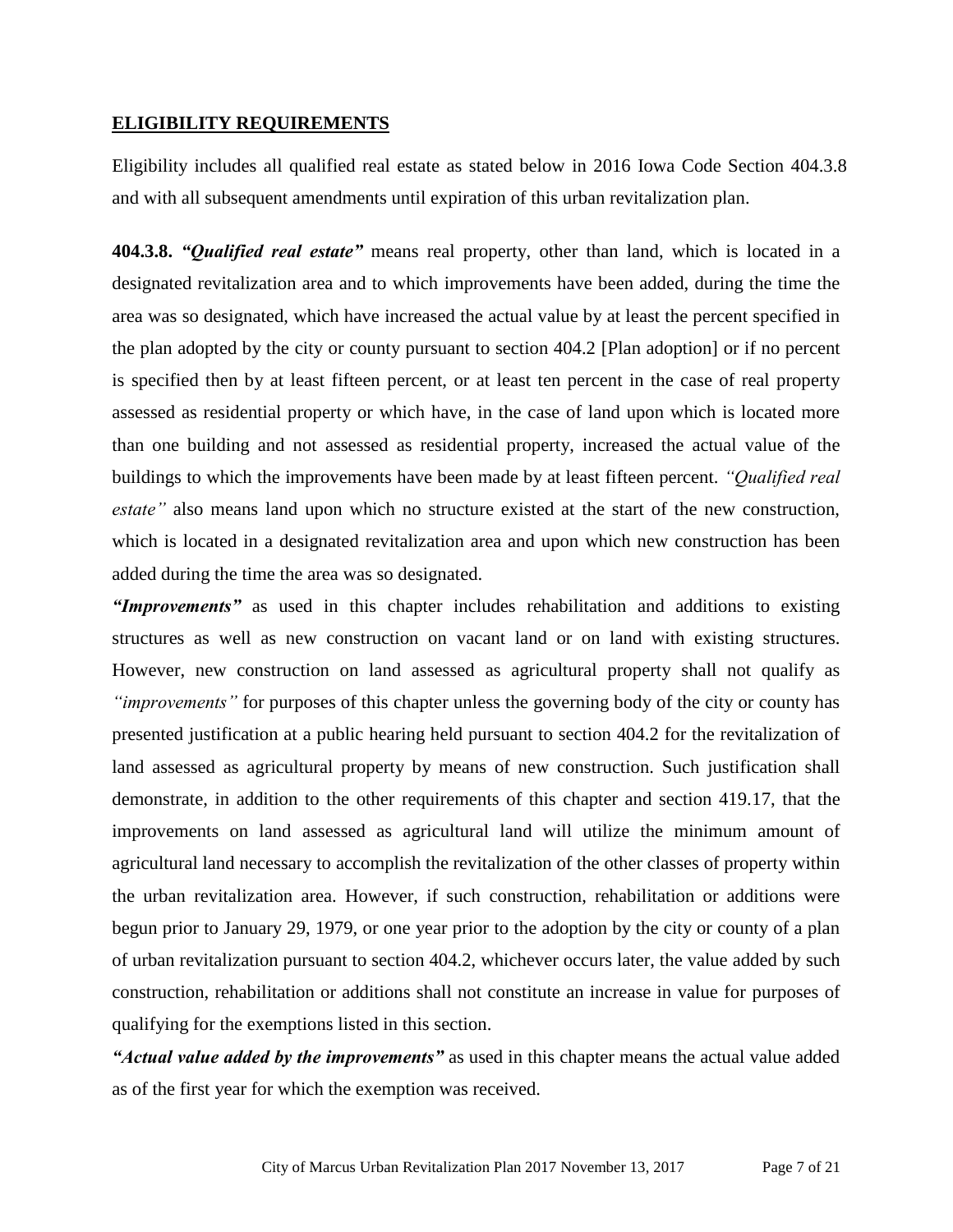## <span id="page-8-0"></span>**TAX EXEMPTION SCHEDULE**

The City of Marcus adopts the following Tax Exemption Schedule as stated below in accordance with 2016 Iowa Code Section 404.3 Bases of tax exemption with all subsequent amendments until expiration of this urban revitalization plan in 2027. Bold text and brackets [ ] were added to the following language to assist with interpretation of property use and applicable tax exemption.

The owners of qualified real estate eligible for the exemption shall elect to take the applicable exemption in the schedule stated below (authorized by subsection 404.3.5) and adopted by the city. Once the election has been made and the exemption granted, the owner is not permitted to change the method of exemption. Increased valuation by new construction or improvements will be determined by the County Assessor.

| <b>Land Use</b> | <b>Tax Exemption Option</b> |                                                                                                                                                                                                                                                                                                                                                     |  |
|-----------------|-----------------------------|-----------------------------------------------------------------------------------------------------------------------------------------------------------------------------------------------------------------------------------------------------------------------------------------------------------------------------------------------------|--|
| Any Use         | 2                           | Partial exemption based on value added for 10 years according to:<br>$80\%$ 1 <sup>st</sup> year<br>70% $2nd$ year<br>$60\%$ 3 <sup>rd</sup> year<br>50% $4th$ year<br>40% $5th$ year<br>40% $6th$ year<br>30% $7th$ year<br>$30\%$ $8^{th}$ year<br>$20\%$ 9 <sup>th</sup> year<br>20% $10^{th}$ year<br>100% exemption on value added for 3 years |  |
| Residential     | 3                           | Exemption on $1st$ \$75,000 of value added for 5 years                                                                                                                                                                                                                                                                                              |  |

#### **Summary Tax Exemption Schedule**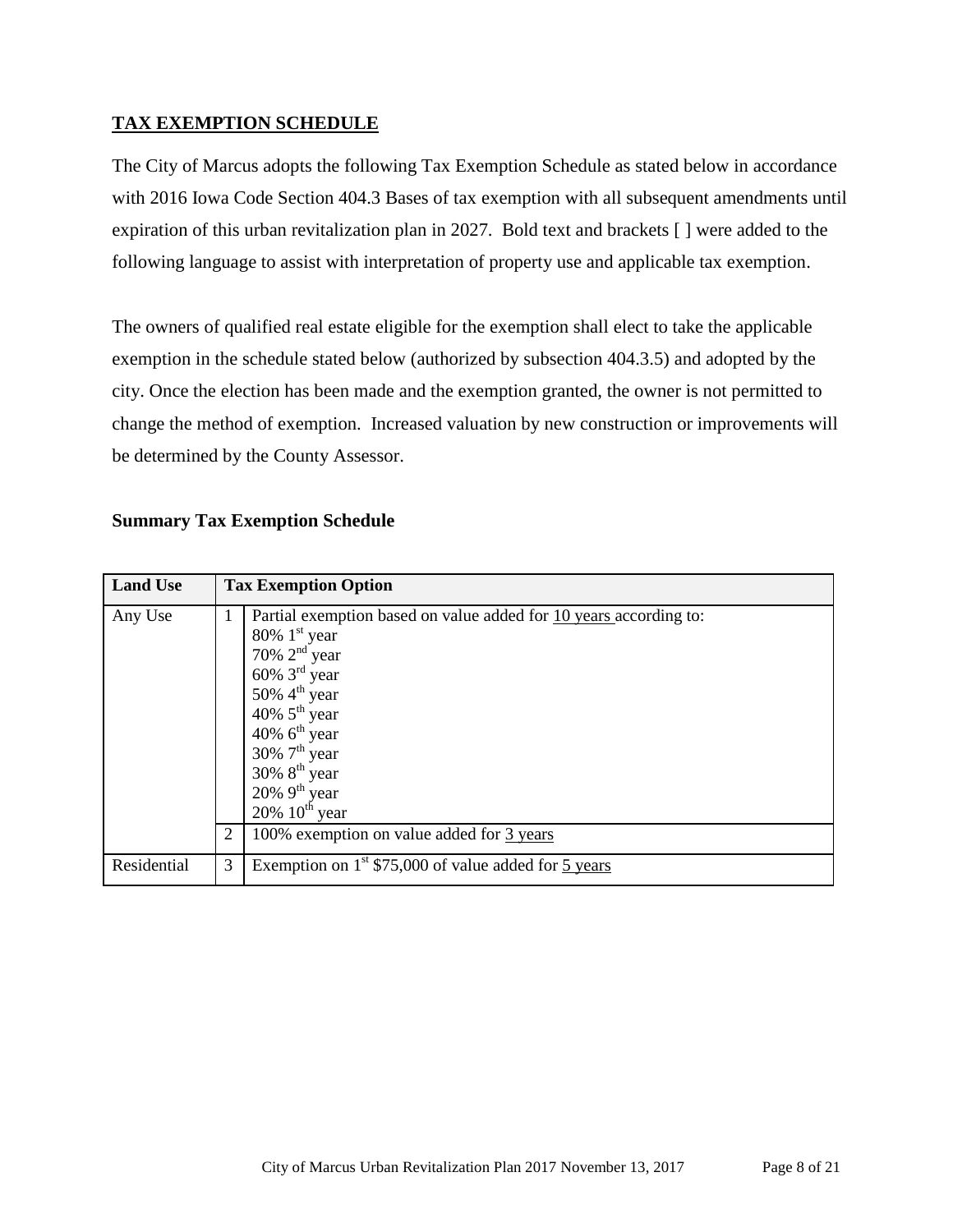#### **404.3 Basis of tax exemption.**

1. All qualified real estate **[any use]** is eligible to receive a partial exemption from taxation on the actual value added by the improvements. The exemption is for a period of ten years. The amount of the partial exemption is equal to a percent of the actual value added by the improvements, determined as follows:

- *a.* For the first year, eighty percent.
- *b.* For the second year, seventy percent.
- *c.* For the third year, sixty percent.
- *d.* For the fourth year, fifty percent.
- *e.* For the fifth year, forty percent.
- *f.* For the sixth year, forty percent.
- *g.* For the seventh year, thirty percent.
- *h.* For the eighth year, thirty percent.
- *i.* For the ninth year, twenty percent.
- *j.* For the tenth year, twenty percent.

2. All qualified real estate **[any use]** is eligible to receive a one hundred percent exemption from taxation on the actual value added by the improvements. The exemption is for a period of three years.

3. 404.3A Residential development area exemption. Notwithstanding the schedules provided for in section 404.3, all qualified real estate assessed as **residential** property in an area designated under section 404.1, subsection 5, is eligible to receive an exemption from taxation on the first seventy-five thousand dollars of actual value added by the improvements. The exemption is for a period of five years.

97 Acts, ch 214, §11, Referred to in §404.3, §419.17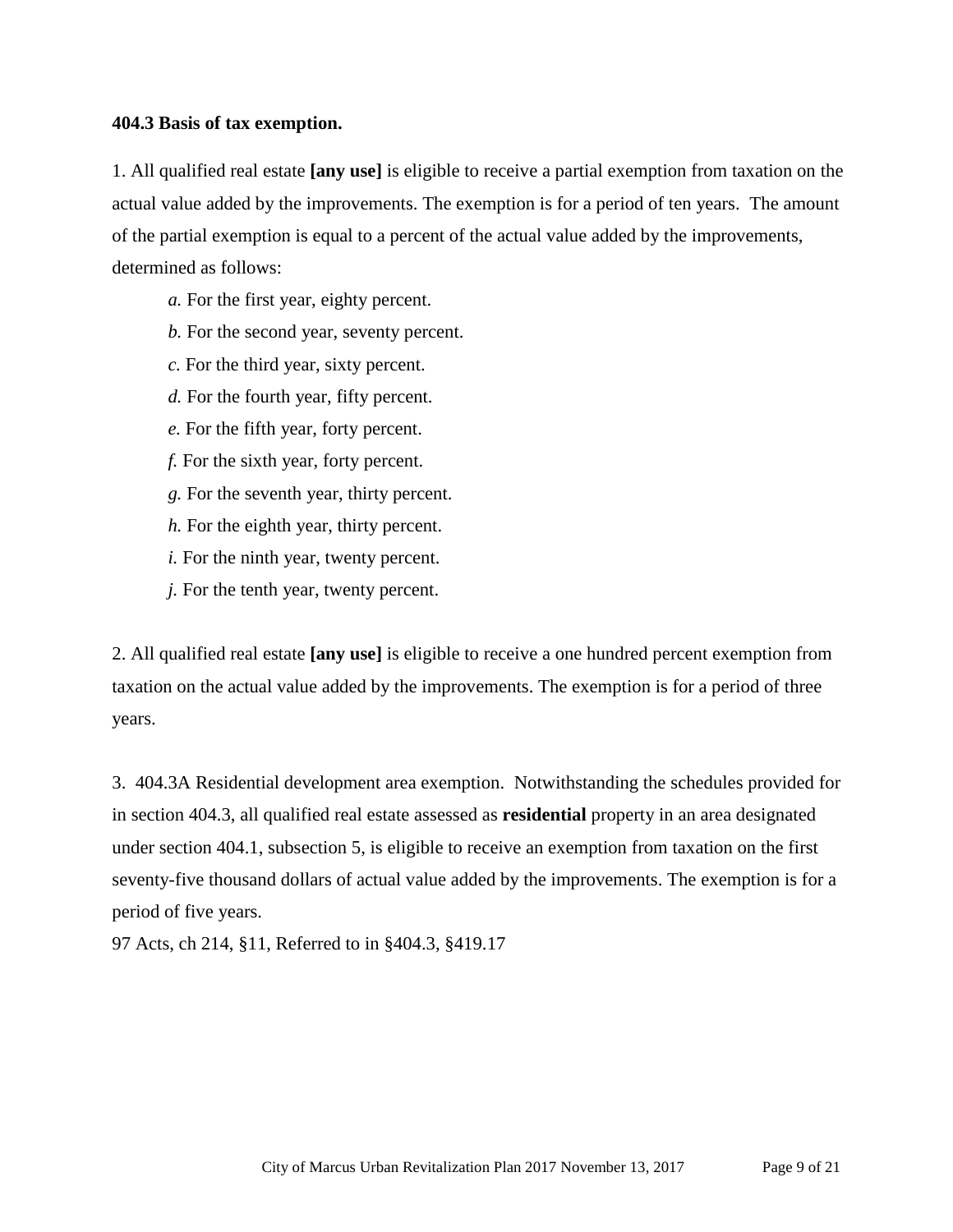#### <span id="page-10-0"></span>**APPLICATION PROCEDURES**

An application shall be filed for each new exemption claimed. The property owner must apply to the City of Marcus for an exemption by January 1st of the assessment year for which the exemption is first claimed, but not later than the year in which all improvements included in the project are first assessed for taxation or the following two assessment years, in which case the exemption is allowed for the total number of years in the exemption schedule. However, upon the request of the owner at any time, the governing body of the city provides by resolution that the owner may file an application by January  $1<sup>st</sup>$  of any other assessment year selected by the governing body in which case the exemption is allowed for the number of years remaining in the exemption schedule selected. The application shall contain, but not be limited to, the following:

- \* The nature of the improvement
- \* Cost of Improvements
- \* The estimated or actual date of completion
- \* The tenants that occupied the owner's building on the date of the City's adoption of the Urban Revitalization resolution.

#### <span id="page-10-1"></span>**PRIOR APPROVAL**

Owners may submit a proposal for prior approval for a tax exemption on the project in accordance with 2016 Iowa Code section 404.4 Prior approval of eligibility as stated below and with all subsequent amendments until expiration of this urban revitalization plan.

#### **404.4 Prior approval of eligibility.**

1. A person may submit a proposal for an improvement project to the governing body of the city or county to receive prior approval for eligibility for a tax exemption on the project. The governing body shall, by resolution, give its prior approval for an improvement project if the project is in conformance with the plan for revitalization developed by the city or county. Such prior approval shall not entitle the owner to exemption from taxation until the improvements have been completed and found to be qualified real estate; however, if the proposal is not approved, the person may submit an amended proposal for the governing body to approve or reject.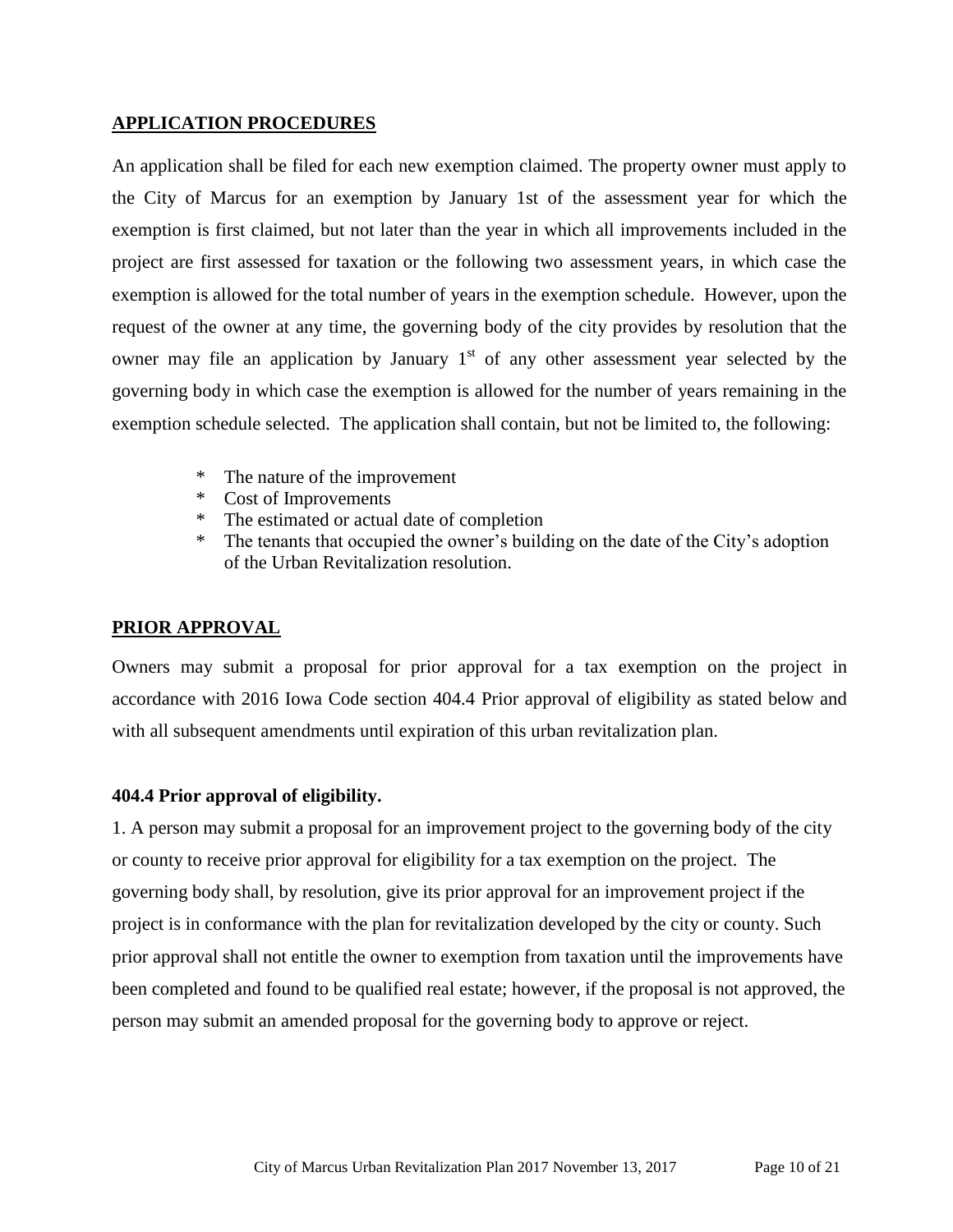2. An application shall be filed for each new exemption claimed. The first application for an exemption shall be filed by the owner of the property with the governing body of the city or county in which the property is located by February 1 of the assessment year for which the exemption is first claimed, but not later than the year in which all improvements included in the project are first assessed for taxation, or the following two assessment years, in which case the exemption is allowed for the total number of years in the exemption schedule. However, upon the request of the owner at any time, the governing body of the city or county provides by resolution that the owner may file an application by February 1 of any other assessment year selected by the governing body in which case the exemption is allowed for the number of years remaining in the exemption schedule selected. The application shall contain but not be limited to all of the following information:

*a.* The nature of the improvement.

*b.* The cost of the improvement project.

*c.* The estimated or actual date of completion.

*d.* The tenants that occupied the owner's building on the date the city adopted the urban revitalization resolution.

*e.* Which tax exemption in section 404.3 or in the different schedule, if one has been adopted, will be elected.

3. The governing body of the city or county shall approve the application, subject to review by the local assessor pursuant to section 404.5, if the project is in conformance with the plan for revitalization developed by the city or county, is located within a designated revitalization area, and if the improvements were made during the time the area was so designated. The governing body of the city or county shall forward for review all approved applications to the appropriate local assessor by March 1 of each year with a statement indicating whether section 404.3, subsection 1, 2, 3, or 4 applies or if a different schedule has been adopted, which exemption from that schedule applies. Applications for exemption for succeeding years on approved projects shall not be required.

[C81, §404.4] 87 Acts, ch 156, §1; 91 Acts, ch 214, §11; 92 Acts, ch 1191, §2, 4; 2001 Acts, ch 116, §2; 2002 Acts, ch 1151, §1, 36; 2015 Acts, ch 30, §115 Referred to in **§404.5**, **§419.17**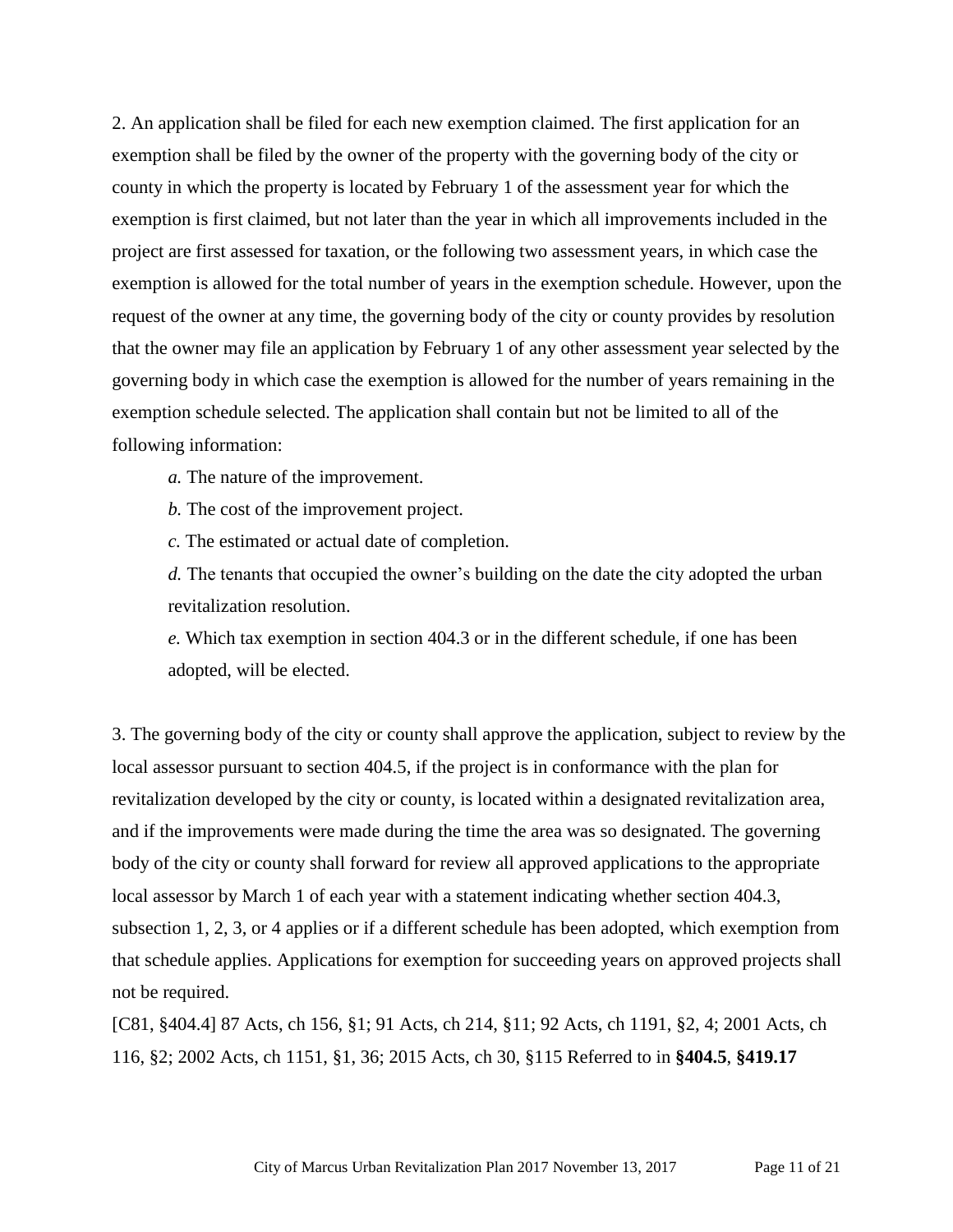## <span id="page-12-0"></span>**PHYSICAL REVIEW OF PROPERTY BY COUNTY ASSESSOR**

The County Assessor shall review each first-year application by making a physical review of the property in accordance with 2016 Iowa Code section 404.5 as stated below and with all subsequent amendments until expiration of this urban revitalization plan.

#### **404.5 Physical review of property by assessor.**

The local assessor shall review each first-year application by making a physical review of the property, to determine if the improvements made increased the actual value of the qualified real estate by at least fifteen percent or at least ten percent in the case of real property assessed as residential property or the applicable percent increase requirement adopted by the city or county under section 404.2. If the assessor determines that the actual value of that real estate has increased by at least the requisite percent, the assessor shall proceed to determine the actual value of the property and certify the valuation determined pursuant to section 404.3 to the county auditor at the time of transmitting the assessment rolls. However, if a new structure is erected on land upon which no structure existed at the start of the new construction, the assessor shall proceed to determine the actual value of the property and certify the valuation determined pursuant to section 404.3 to the county auditor at the time of transmitting the assessment rolls. The assessor shall notify the applicant of the determination, and the assessor's decision may be appealed to the local board of review at the times specified in section 441.37. If an application for exemption is denied as a result of failure to sufficiently increase the value of the real estate as provided in section 404.3, the owner may file a first annual application in a subsequent year when additional improvements are made to satisfy requirements of section 404.3, and the provisions of section 404.4 shall apply. After the tax exemption is granted, the local assessor shall continue to grant the tax exemption, with periodic physical review by the assessor, for the time period specified in section 404.3, subsection 1, 2, 3 or 4, or specified in the different schedule if one has been adopted, under which the exemption was granted. The tax exemptions for the succeeding years shall be granted without the taxpayer having to file an application for the succeeding years.

For the purposes of this section, the actual value of the property upon which the value of improvements in the form of rehabilitation or additions to existing structures shall be determined shall be the lower of either the amount listed on the assessment rolls in the assessment year in which such improvements are first begun or the price paid by the owner if the improvements in the form of rehabilitation or additions to existing structures were begun within one year of the date the property was purchased and the sale was a fair and reasonable exchange between a willing buyer and a willing seller, neither being under any compulsion to buy or sell and each being familiar with all the facts relating to the particular property.

[C81, §404.5] 91 Acts, ch 214, §11; 92 Acts, ch 1191, §3, 4; 96 Acts, ch 1204, §40, 41 Referred to in **§404.2**, **§404.4**, **§419.17**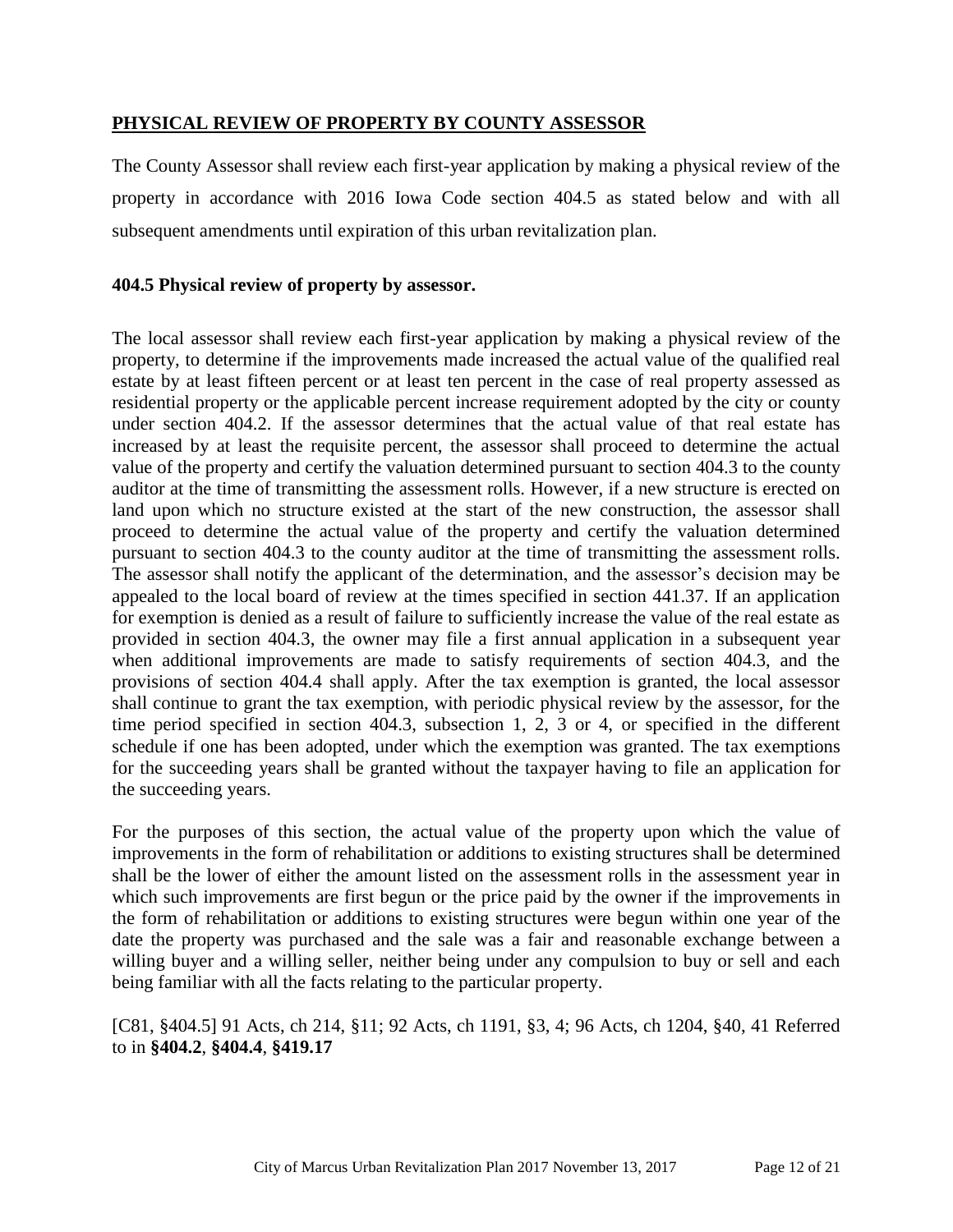#### <span id="page-13-0"></span>**RELOCATION EXPENSE OF TENANT**

Relocation expenses of tenants displaced as part of Urban Revitalization are required in accordance with 2016 Iowa Code section 404.6 as stated below and with all subsequent amendments until expiration of this urban revitalization plan.

#### **404.6 Relocation expense of tenant.**

Upon application to it and after verification by it, the city or county shall require compensation of at least one month's rent and may require compensation of actual relocation expenses be paid to a qualified tenant whose displacement is due to action on the part of a property owner to qualify for the benefits under this chapter. However, the city or county may require the persons causing the qualified tenant to be displaced to pay all or a part of the relocation payments as a condition for receiving a tax exemption under section 404.3.

*"Qualified tenant"* as used in this chapter shall mean the legal occupant of a residential dwelling unit which is located within a designated revitalization area and who has occupied the same dwelling unit continuously since one year prior to the city's or county's adoption of the plan pursuant to section 404.2.

[C81, §404.6] 91 Acts, ch 214, §11 Referred to in **§419.17**

#### <span id="page-13-1"></span>**LENGTH OF THE PLAN AND REPEAL OF PLAN**

The Marcus Urban Revitalization District shall be eligible for tax exemption under the urban revitalization plan for the next ten (10) full calendar years from and after the date of the adoption of the ordinance, unless, the City Council may repeal the ordinance in accordance with 2016 Iowa Code section 404.7 as stated below and with all subsequent amendments until expiration of this urban revitalization plan.

#### **404.7 Repeal of ordinance.**

When in the opinion of the governing body of a city or county the desired level of revitalization has been attained or economic conditions are such that the continuation of the exemption granted by this chapter would cease to be of benefit to the city or county, the governing body may repeal the ordinance establishing a revitalization area. In that event, all existing exemptions shall continue until their expiration.

[C81, §404.7] 91 Acts, ch 214, §11 Referred to in **§419.17**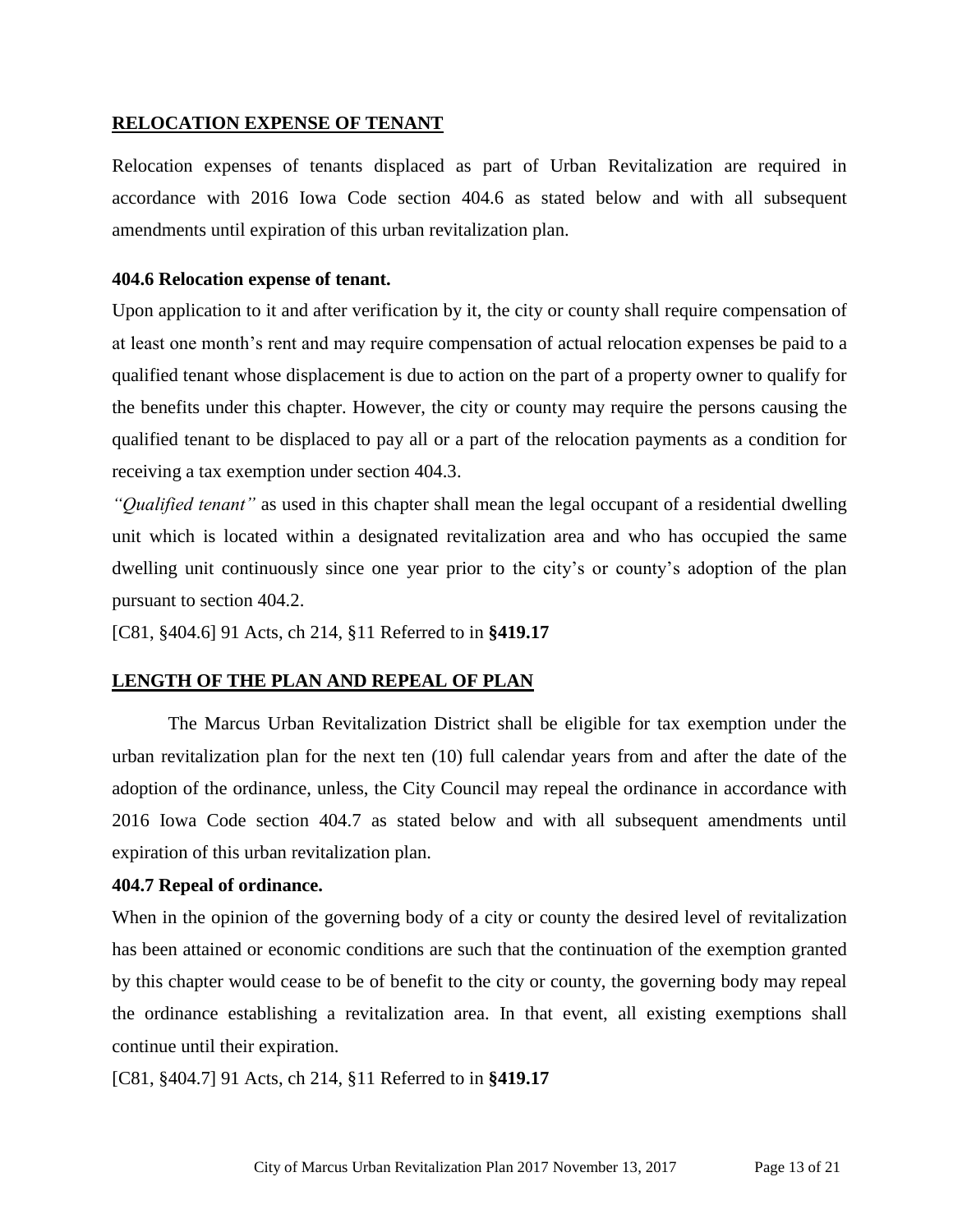#### <span id="page-14-0"></span>**PLAN AMENDMENTS**

In accordance with Iowa State Code Section 404.2 the city may subsequently amend this plan after a hearing. Notice of the hearing shall be published as provided in section 362.3 or 331.305, except that at least seven days' notice must be given and the public hearing shall not be held earlier than the next regularly scheduled city council or board of supervisors meeting following the published notice. A city which has adopted a plan for a revitalization area which covers all property within the city limits may amend that plan at any time, pursuant to this section, to include property which has been or will be annexed to the city. The provisions of the original plan shall be applicable to the property which is annexed and the property shall be considered to have been part of the revitalization area as of the effective date of its annexation to the city.

#### <span id="page-14-1"></span>**PROPOSALS FOR EXPANDING CITY SERVICES**

The City proposes that, as it becomes financially feasible, the following services will be expanded and improved:

**Streets:** All streets are currently paved. New streets and improvements to existing streets will be provided as development and maintenance of the area requires it.

**Sewage:** Adequate sanitary services exist permitting proper servicing of the city. The sanitary sewer system will be expanded as the development of the area requires it.

**Water:** The current water distribution system is adequate to serve the city. The distribution will be expanded as the development of the area requires it.

**Police and Fire Protection:** These services are being provided and will be expanded as the development of the area requires them.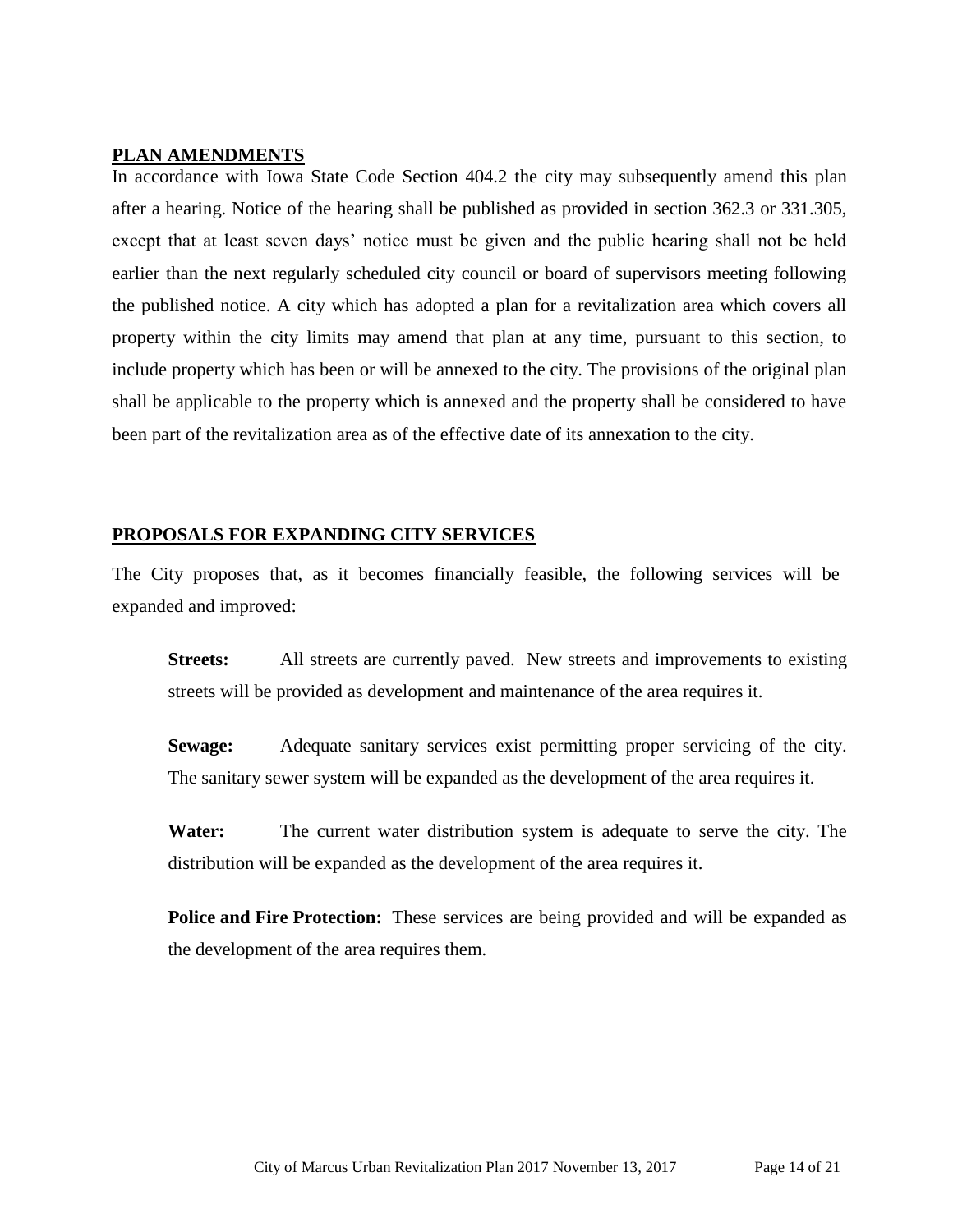# **EXHIBIT 1 District Map**

<span id="page-15-0"></span>2017 Marcus Urban Revitalization District Map

The Marcus Urban Revitalization District is the city limits of Marcus City in Cherokee County, State of Iowa.

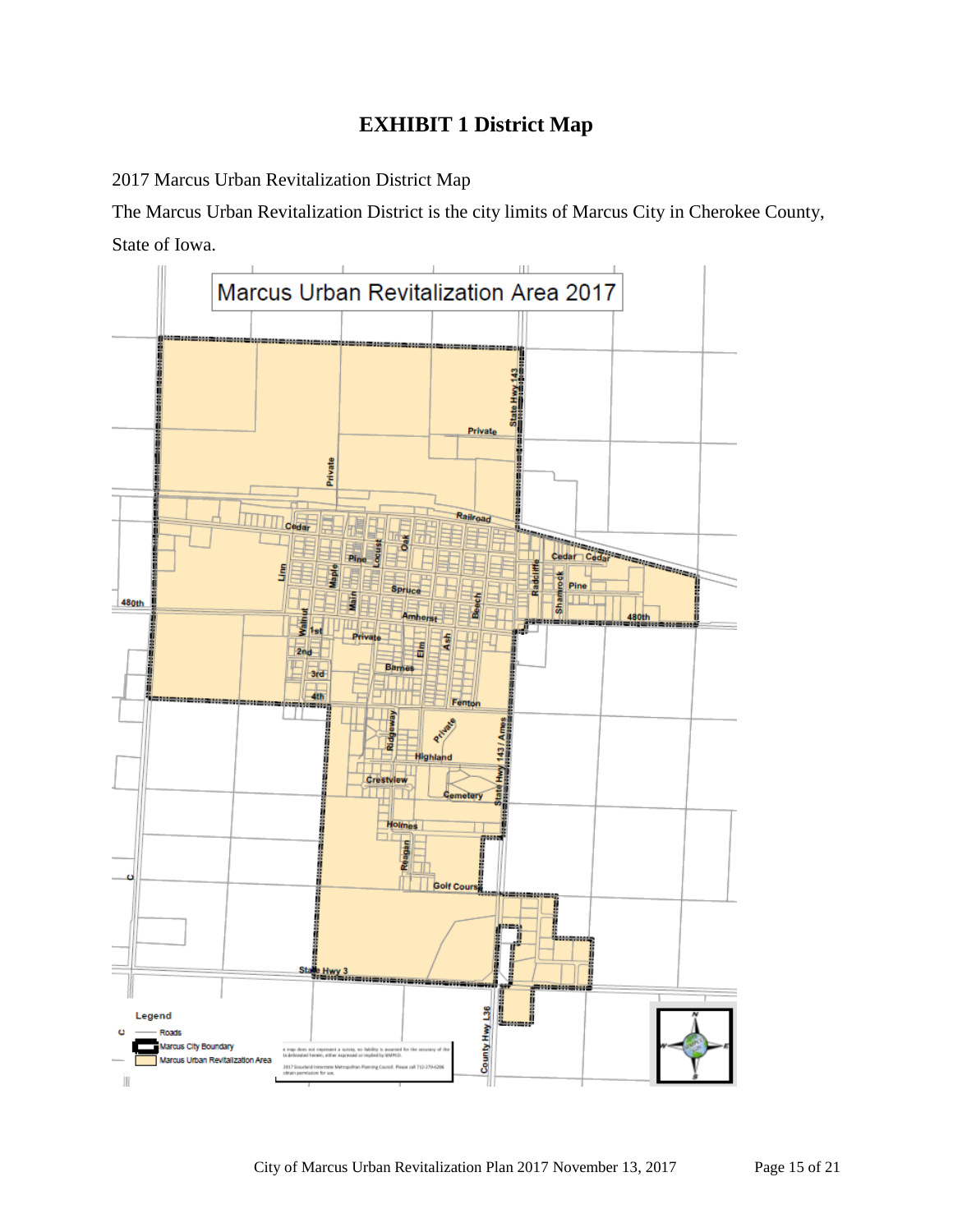<span id="page-16-0"></span>

**EXHIBIT 2 Marcus zoning map and classifications**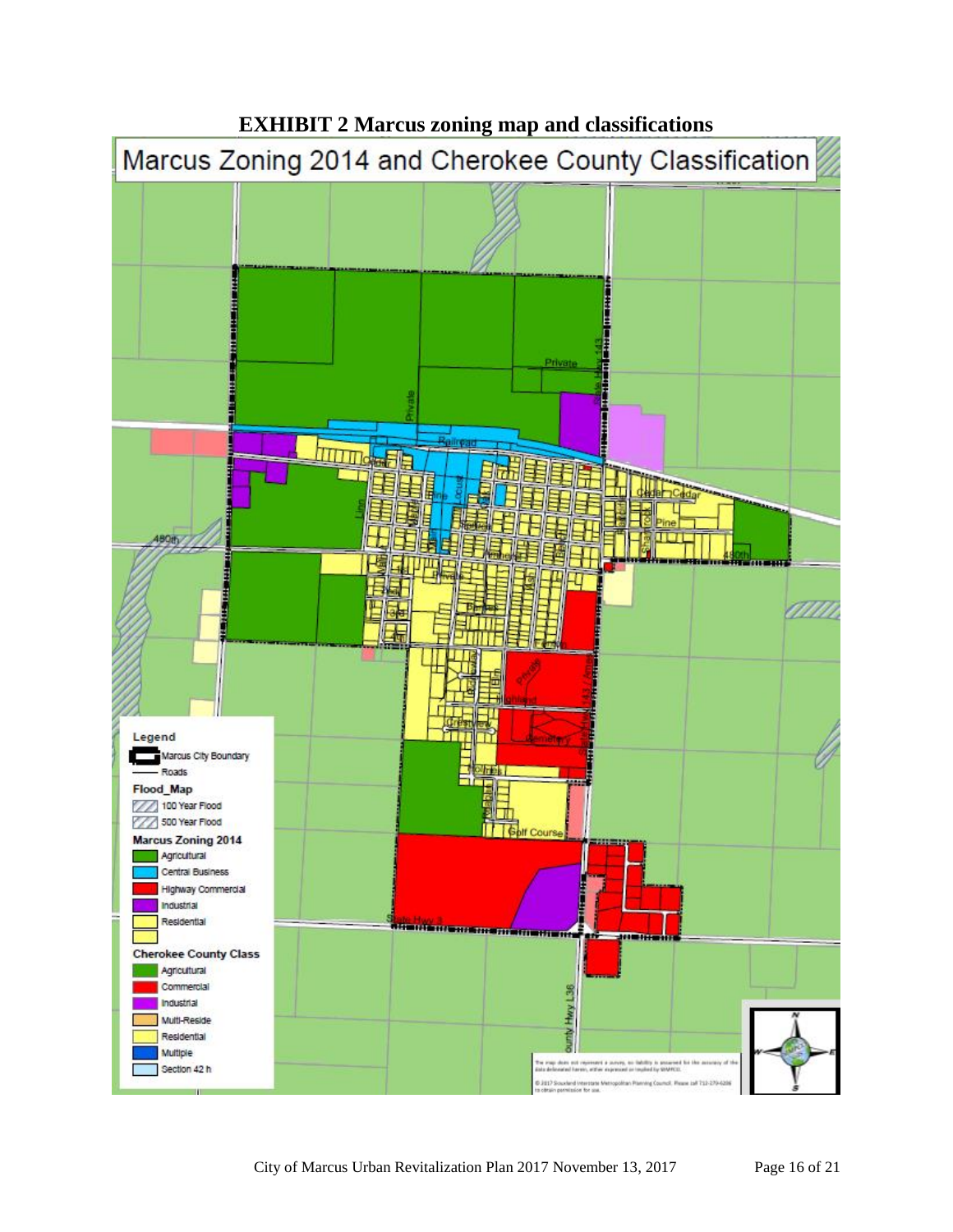# Official Zoning Map

<span id="page-17-0"></span>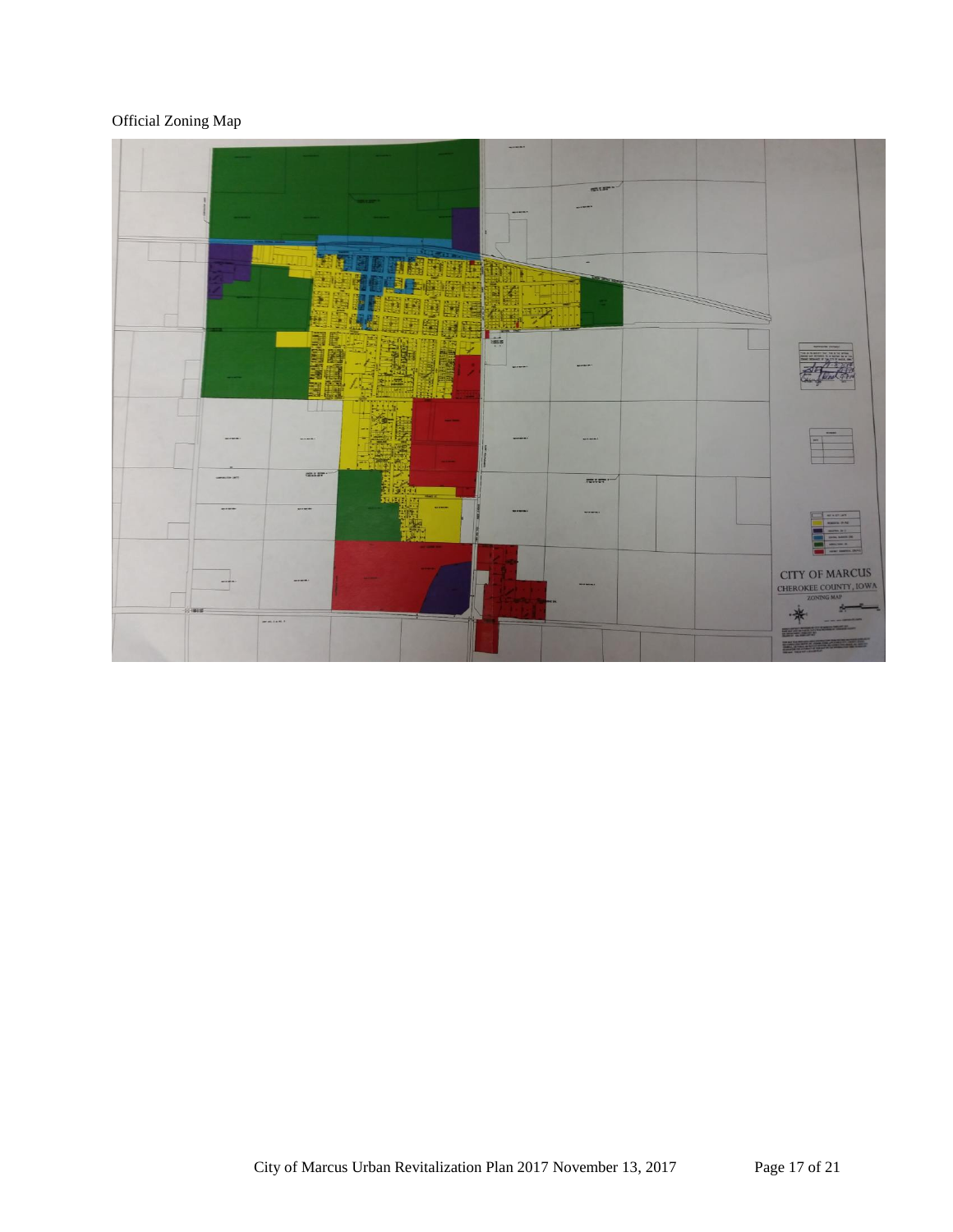# **EXIHIBIT 3 Land Use Map**

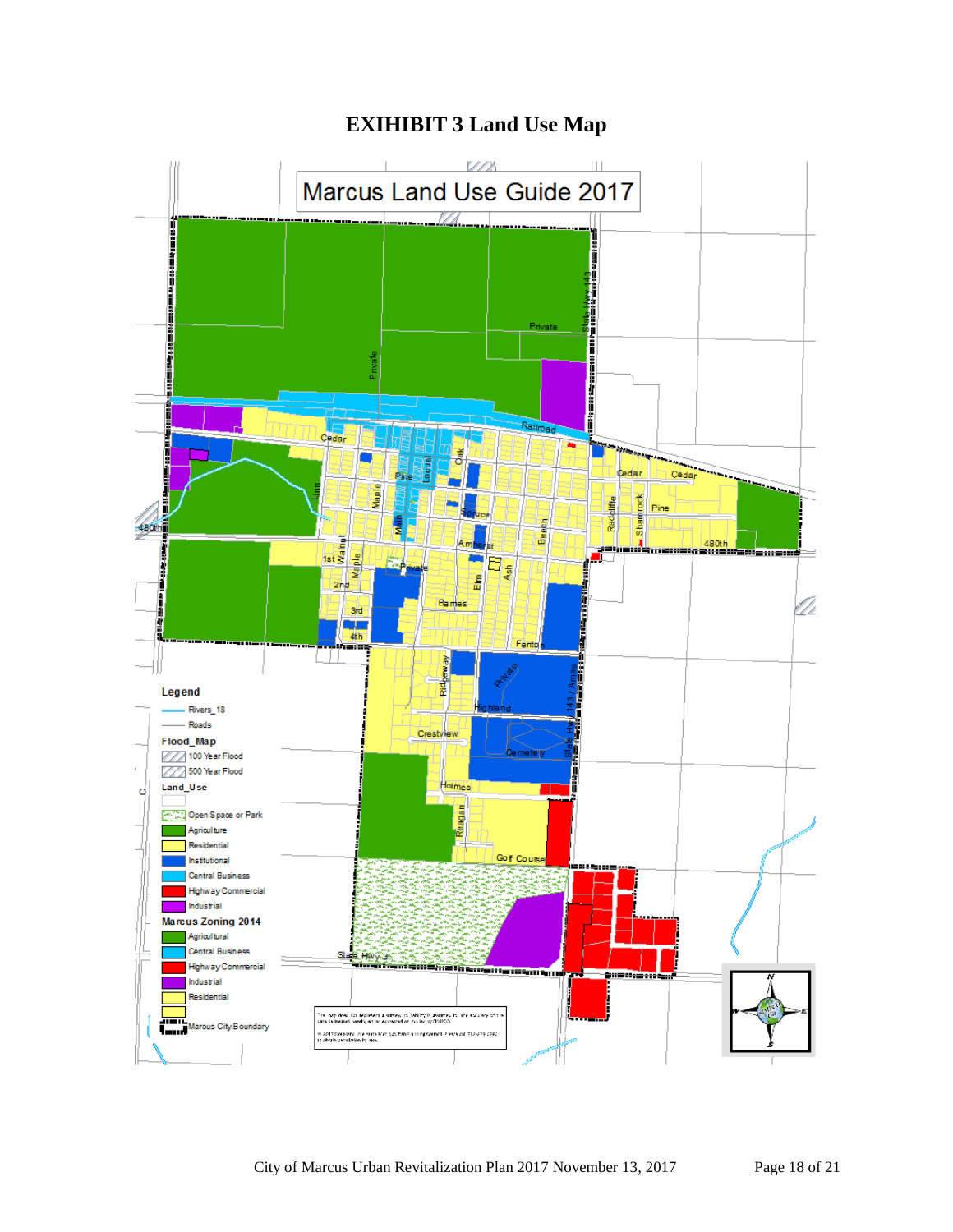## <span id="page-19-0"></span>**EXHIBIT 4 Draft Resolution to Adopt Plan and District**

## **MARCUS, IOWA**

### RESOLUTION NO. 2017 - 21

## **RESOLUTION ADOPTING THE MARCUS URBAN REVITALIZATION PLAN AND DISTRICT**

**WHEREAS**, the adoption of Marcus Urban Revitalization Plan and district is heretofore set for and held on the 13<sup>th</sup> day of November, 2017, and that notice of said hearing was published in the Marcus News, and

**WHEREAS, the Marcus Urban Revitalization Plan and District encourages** redevelopment and revitalization within the Urban Revitalization district.

WHEREAS, the rehabilitation, conservation, redevelopment, economic development, or a combination thereof of the above described area is necessary in the interest of the public health, safety, or welfare of the residents of the city as applicable, and the area substantially meets the criteria of lowa Code section 404.1.

NOW THEREFORE, BE IT RESOLVED BY Marcus, lowa, to adopt the Marcus Urban Revitalization Plan and take the necessary steps to implement the plan.

Dated this 13th day of November, 2017

Mayor Gary Husman

**ATTEST** 

**Clerk Kaitlin Letsche** 

City of Marcus Public Officials:

Mayor - Gary Husman **Bruce Dreckman** Conrad Ebert **Beth Enneking** Harold Klassen Matt Schmillen